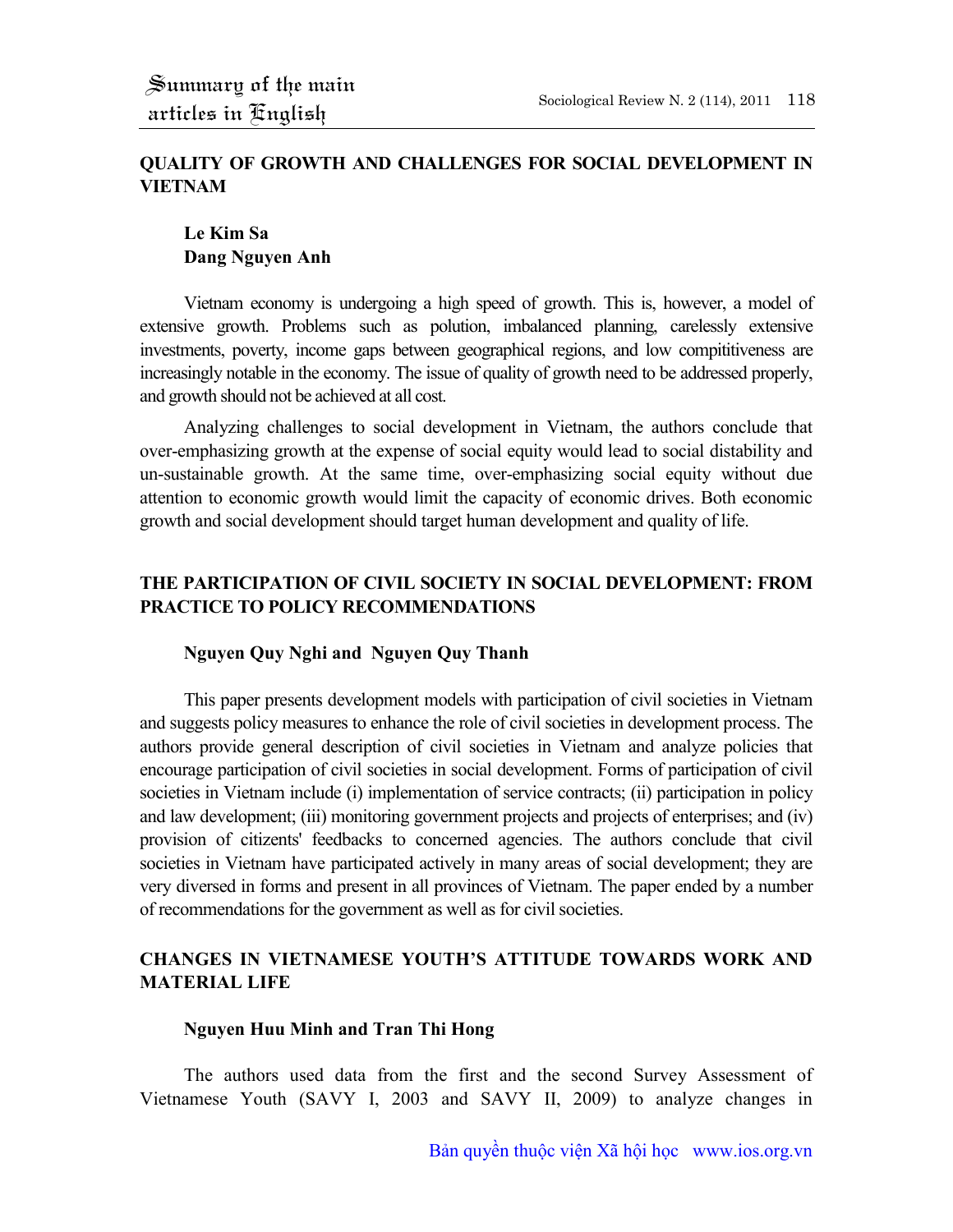Vietnamese youth's attitude towards work and material life.

The results suggest that while Vietnamese youth are aware of difficulties they may have when looking for jobs, they are optimistic about the opportunities to get good jobs in the future. The main difficulty they face is the inadequate knowledge and professional skills. Attitude towards future work is different among group with different sociodemographic characteristics. There is a trend of narrowing the gap among groups on their attitude after 5 years (between SAVI I and SAVY II), for example between male and female, ethnic youth and Kinh, Hoa youth. This is a positive sign for the transformation of social value of Vietnamese Youth.

## **RISK AND PROTECTIVE FACTORS RELATING SEXUAL BEHAVIORS AMONG ADOLESCENTS: LONGITUDINAL SURVEY IN CHI LINH, HAI DUONG PROVINCE**

### **Nguyen Van Nghi, MD, MPH, Vu Manh Loi, ASC Prof. PH, Le Cu Linh, ASC Prof. PhD, Nguyen Thanh Long, PhD.**

This paper presents analysis using both qualitative and quantitative methods to identify risks and protective factors relating sexual behaviors among adolescents. The qualitative data were collected by using Group nominal technique. Quantitative data were extracted from the adolescent health research project conducted in Chi linh district, Hai duong province - a research and training field site of Hanoi School of Public Health.

Quantitative results show that the risk factors relating to sexual intercourse among boys are age group 15-19 years old, urban residents, low secure community, family domestic violence, having deviant friends (smoking, drinking), frequently using internet and playing game, having friends in love, having lover, having friends who make trouble or being forced by friends to make trouble. The protective factor relating to sexual intercourse among boys is having mother taking care when being 10-14 years old. The risk factors relating sexual intercourse among girls are physical and mental abuses in family (being bitten and scold in family), having deviant friends (smoking, drinking), frequently using internet and playing game, early puberty, friends having sexual experiences, having lover. The protective factor relating to sexual intercourse among girls is teacher's encouragement and fair treatment in school.

The Qualitative results show that risk factors relating to sexual intercourse among adolescents (boys and girls) are *watching pornographic movie*, being curious and interested in sexual matters, *weak family management and support*, unhappy family, low communication with parent, *dropping school or no schooling*, being bullying, bad behavior, *early love*, availability of sex worker, availability of pornographic CD, DVD (Italics is the most important one). Protective factors relating to sexual intercourse among adolescents are *reasonable perception of love and marriage*, having well-behaved friends, *good family management and support*, good communication with parent, happy